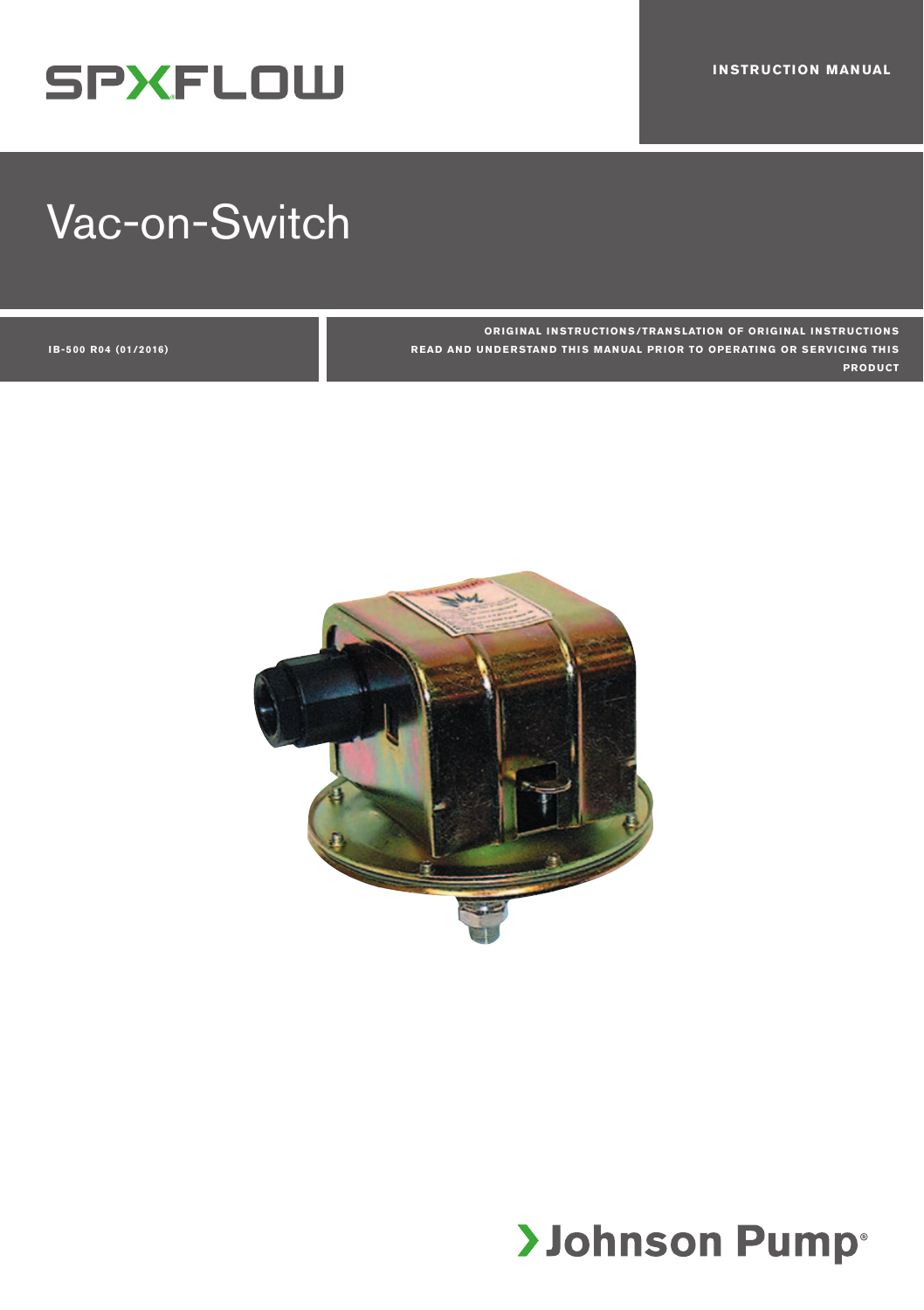### INDEX - INDICE

Besök www.johnson-pump.com för mer information om vår världsomspännande organisation, våra godkännanden, certifieringar och lokala representanter. SPX FLOW, Inc. förbehåller sig rätten att ändra design och material utan föregående avisering. Designelement, konstruktionsmaterial och dimensioner som beskrivs i denna bulletin gäller endast som information och skall alltid bekräftas skriftligt för att vara gällande.

For more information about our worldwide locations, approvals, certifications, and local representatives, please visit www.johnson-pump.com. SPX FLOW, Inc. reserves the right to incorporate our latest design and material changes without notice or obligation. Design features, materials of construction and dimensional data, as described in this bulletin, are provided for your information only and should not be relied upon unless confirmed in writing.

Für weitere Informationen über unsere weltweiten Standorte, Zulassungen, Zertifizierungen und unsere Vertreter vor Ort, besuchen Sie bitte unsere Webseite: www.johnson-pump.com. Die SPX FLOW, Inc. behält sich das Recht vor, die neuesten Konstruktions- und Werkstoffänderungen ohne vorherige Ankündigung und ohne Verpflichtung hierzu einfließen zu lassen. Konstruktive Ausgestaltungen, Werkstoffe sowie Maßangaben, wie sie in dieser Mitteilung beschrieben sind, sind nur zur Information. Alle Angaben sind unverbindlich, es sei denn, sie wurden schriftlich bestätigt.

Pour plus d'information sur nos succursales internationales, nos approbations, nos certifications et nos représentants locaux, veuillez consulter notre site Internet au www.johnson-pump.com. SPX FLOW, Inc. se réserve le droit d'incorporer nos plus récents concepts ainsi que tout autre modification importante sans préavis ou obligation. Les éléments décoratifs, matériaux de construction et les données dimensionnelles, tels qu'énoncés dans ce communiqué, sont fournis pour votre information seulement et ne doivent pas être considérés comme officiels à moins d'avis contraire par écrit.

Para más información sobre nuestras oficinas a nivel mundial, aprobaciones, certificaciones y representantes locales, por favor visite www.johnson-pump.com. SPX FLOW, Inc. se reserva el derecho de incorporar nuestro diseño más reciente y cambios materiales sin necesidad de notificación previa u obligación de ningún tipo. Características de diseño, materiales de construcción y dimensiones, tal y como están descritas en este boletín, son proporcionadas sólo con fines informativos y no deben ser usados como referencia a menos que sean confirmados por escrito.

Per ottenere maggiori informazioni sulle nostre sedi nel mondo, autorizzazioni, certificazioni, e rappresentanti locali, potete visitare il sito www.johnsonpump.com. La SPX FLOW, Inc. si riserva il diritto di apportare cambiamenti ai propri design e materiali senza preavviso o vincolo. Le caratteristiche del design, i materiali di costruzione e i dati dimensionali, così come descritti nel presente bollettino, sono forniti solo per vostra informazione e non saranno oggetto di obbligazione salvo autorizzazione confermata per iscritto.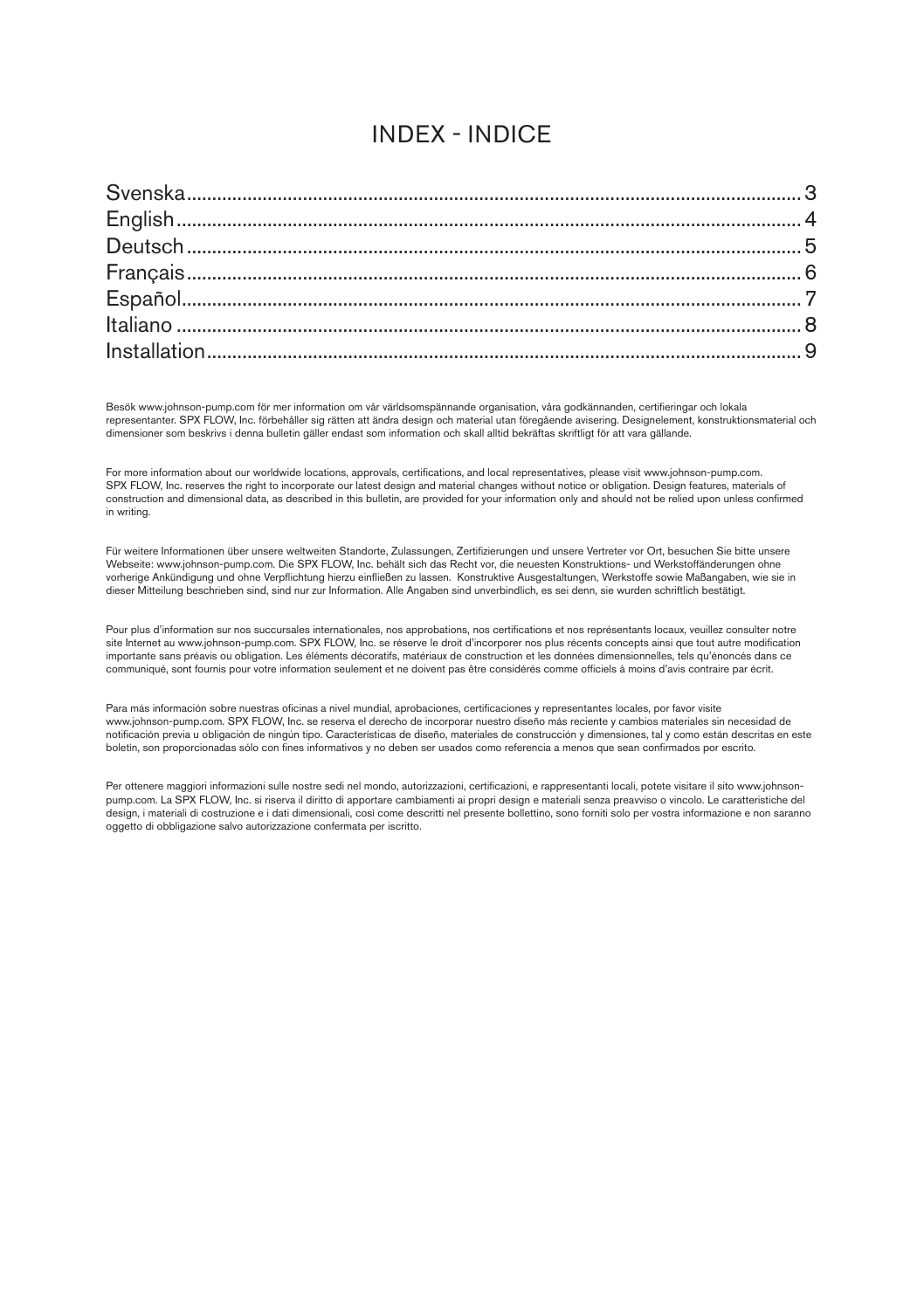## Vakuumbrytare

#### Vakuumbrytare 09-45053

- • För automatisk avstängning.
- • För att förhindra skada på pumpen.

Vakuumbrytaren passar alla självsugande impellerpumpar och ska användas vid t ex länsning/tömning av tank för att förhindra torrkörning.

Vakuumbrytaren stänger automatiskt av pumpen när kölsvinet/tanken är tömd. Med en vakuumbrytare installerad kan pumpen startas antingen genom fjärrstyrning eller manuellt genom att trycka på knappen på vakuumbrytaren.

Vakuumbrytaren placeras på pumpens sugsida.



#### Denna brytare är inte gnistskyddad

och uppfyller inte kraven enligt "Recreational Craft Directive 94/25/ EEC" (Fritidsbåtsdirektivet).

#### Det innebär att den inte får installeras i följande utrymmen på båtar:

- • motorrum för bensinmotorer
- utrymmen som innehåller bensintankar eller bensinledningar
- • utrymmen som innehåller gasol flaskor (tankar), gasolledningar eller annan gasolutrustning

Undantag till ovanstående krav: Öppna utrymmen som har minimum 0,34 m2 öppen yta som vetter mot den fria luften utanför båten, per kubikmeter av utrymmets volym.

Brytaren får ej användas i pumpsystem som hanterar bensin eller andra lättantändliga vätskor.

Användes endast tillsammans med pumpenheter försedda med likströmsmotorer, max 16 amp eller SPX FLOW Johnson Pumps clutchpumpar i serien -5000 eller -5001.

Installation Se sid 9-10

- A Styrhytt
- B Maskinrum
- 1 Varningslampa
- 2 Startknapp
- 3 Säkring
- 4 Vakuumbrytare
- 5 Elektromagnetisk koppling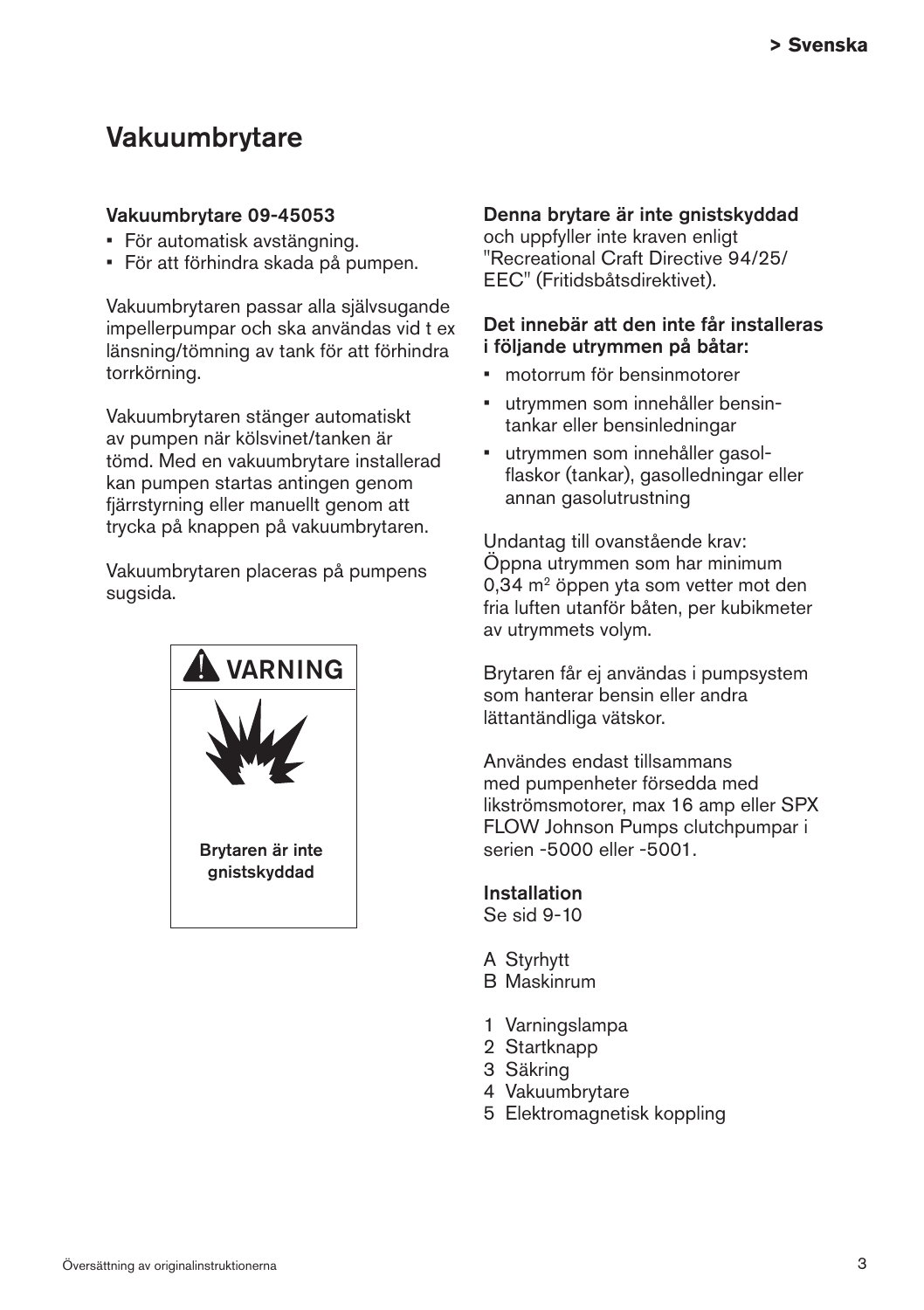# Vacuum switch

#### Vacuum switch 09-45053

- • For automatic shut off operation.
- • To prevent pump damage.

The vacuum switch works with all selfpriming impeller pumps and should be used for e.g. bilge pumping/emptying of tanks to prevent the pump from running dry.

The vacuum switch automatically shuts the pump off when the bilge/tank is dry. With the switch fitted, you can start the pump by remote push button or manually by depressing lever on the switch.

The vacuum switch should be placed on the suction side of the pump.



### This switch is not ignition protected

and does not meet the demands according to ‹‹Recreational Craft Directive 94/25/EEC››.

#### That means that the switch may not be installed in places in boats as follows:

- engine room for gasoline engines
- • spaces containing gasoline tanks or gasoline pipes
- • spaces containing LPG (Liquid Petroleum Gas) cylinders, valves, pipes, pressure regulators, fittings, connections, or other unattended equipment for LPG systems.

Exeptions to the above regulations: Open spaces which have a minimum of  $0.34$  m<sup>2</sup> unobstructed opening to the outside air, outside the boat, per cubic meter of the space's volume.

The swith may not be used in pump systems handling gasoline or other inflammable liquids.

To be used only with pump units supplied with DC engines, max 16 A or SPX FLOW Johnson Pumps clutch pumps in -5000 eller -5001-series.

Installation See page 9-10

- A Wheel house
- B Engine room
- 1 Indicator lamp
- 2 Start button
- 3 Fuse
- 4 Vacuum switch
- 5 Magnetic clutch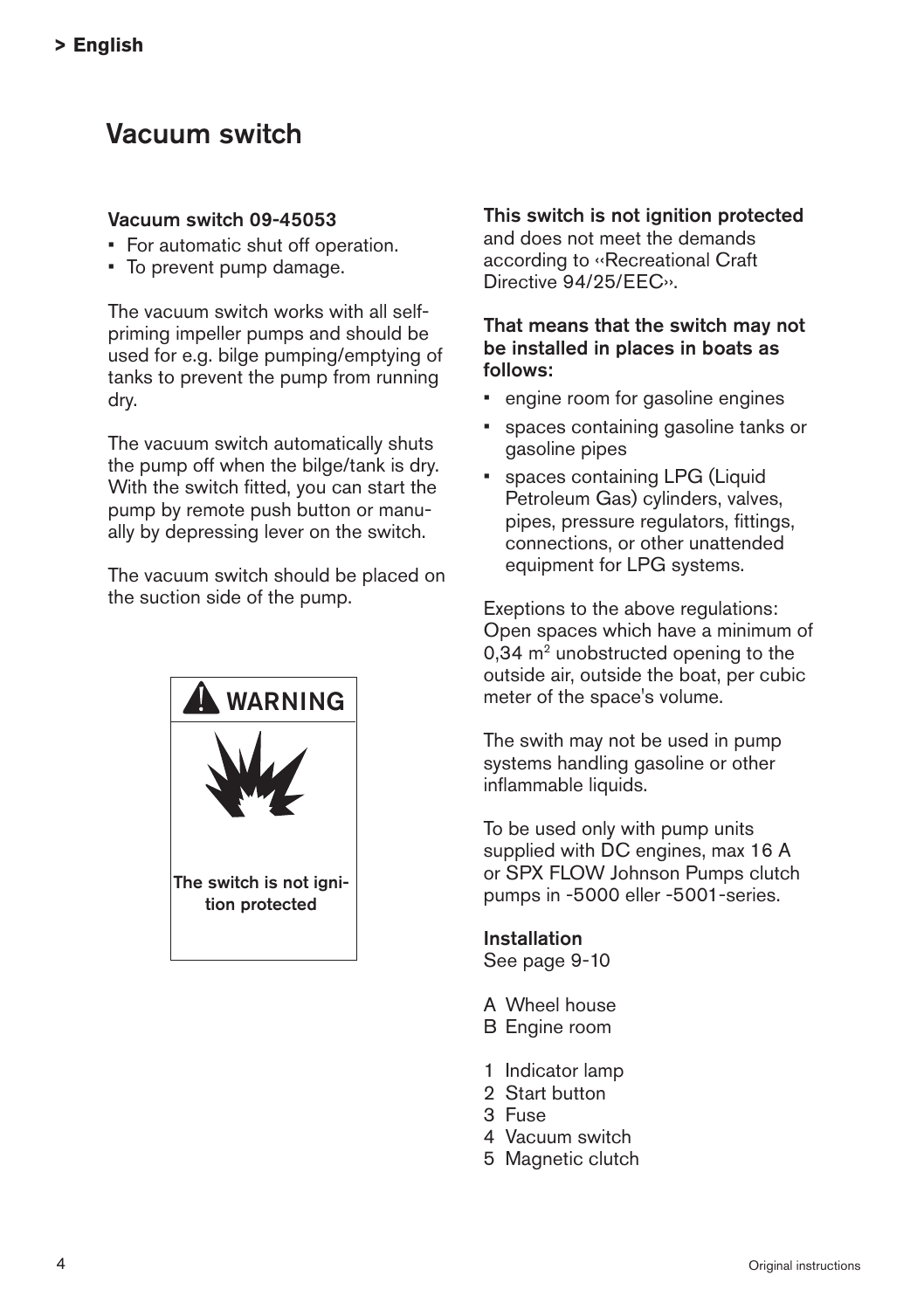## Vakuumschalter

#### Vakuumschalter 09-45053

- • Zum automatischen Abschalten der Pumpe.
- • Zum Schutz der Pumpe vor Beschädigungen.

Der Vakuumschalter kann bei allen selbstansaugenden Impellerpumpen eingesetzt werden. Z.B. bei Bilge- oder Tankentleerungspumpen dient der Schalter zum Schutz der Pumpe vor **Trockenlauf** 

Der Vakuumschalter schaltet die Pumpe ab, wenn die Bilge oder der Tank leer ist. Mit dem am Vakuumschalter befindlichen Schalter kann die Pumpe entweder durch Drücken des Druckschalters oder des Hebels am Vakuumschalter wieder gestartet werden.

Der Vakuumschalter wird an der Saugseite der Pumpe angebracht.



#### Dieser Schalter ist nicht

funkengeschützt und erfüllt nicht die Forderungen der "Sportbootrichtlinie 94/25/EWG".

Dies bedeutet, daß der Vakuumschalter im Boot nicht in folgenden Bereichen eingebaut werden darf:

- Motorraum von Benzinmotoren
- • Räume, die Benzintanks oder Benzinleitungen enthalten
- • Räume, die Flüssiggasflaschen (Behälter), Flüssiggasleitungen oder andere Flüssiggasausrüstungen enthalten

Ausnahmen von obigen Bestimmungen: Offene Räume mit mindestens 0,34 m2 in die freie Luft außerhalb des Bootes geöffneter Fläche je Kubik-meter Raumvolumen.

Der Vakuumschalter darf nicht bei Pumpenanlagen angewendet werden, die Benzin oder andere leicht entzündliche Flüssigkeiten befördert.

Der Vakuumschalter darf nur bei Pumpenanlagen angewendet werden, die mit Gleichstrommotoren mit einer Stromstärke von max. 16 A betrieben werden, und für die Clutch-Pumpen von SPX FLOW Johnson Pump, Baureihe -5000 oder -5001.

#### **Montage**

Siehe Seite 9-10

- A Ruderhaus
- B Maschinenraum
- 1 Kontrolleuchte
- 2 Druckschalter
- 3 Sicherung
- 4 Vakuumschalter
- 5 Magnetkupplung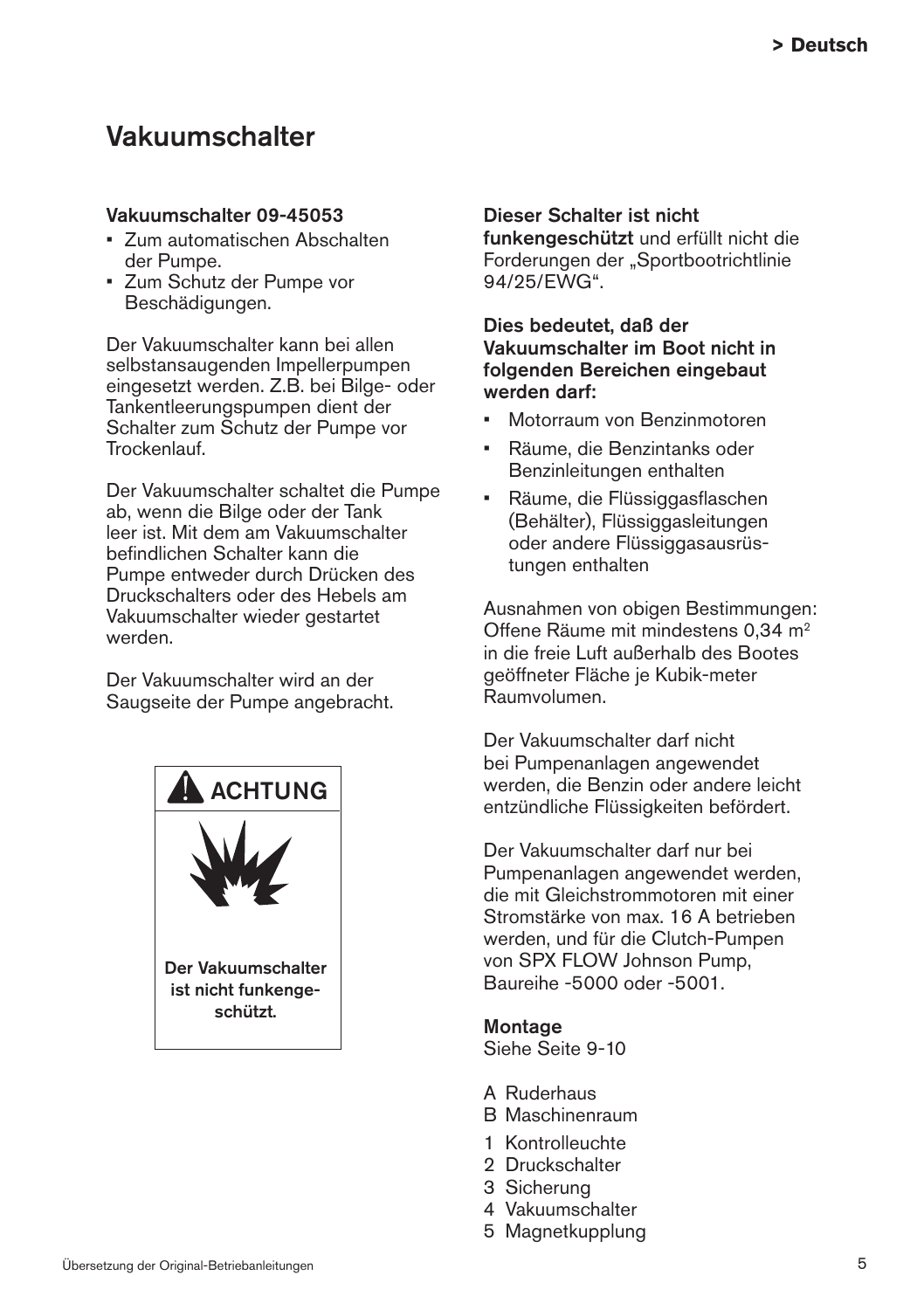# Contacteur à dépression

#### Contacteur à dépression 09-45053

- • Pour arrêt automatique de la pompe.
- • Pour éviter d'endommager la pompe.

Le contacteur à dépression fonctionne sur toutes les pompes auto-amorçantes à rotor et devrait par exemple être utilisé pour le pompage de cales ou la vidange de réservoirs afin d'éviter à la pompe de fonctionner à sec.

Le contacteur à dépression arrête automatiquement la pompe quand la cale ou le réservoir est sec. Avec le contacteur à dépression, il est possible de commander la pompe à distance ou en appuyant sur le levier de l'interrupteur.

Le contacteur à dépression est placé sur le côté aspiration de la pompe.



#### Ce contacteur n'est pas «antidéfla-

grant» et n'est pas conforme à la norme «Recreational Craft Directive 94/25/EEV» (Directive pour bateaux de plaisance).

#### Ceci signifie qu'il ne doit pas être installé dans les espaces suivants sur les bateaux:

- compartiment moteur pour les moteurs à essence.
- espace comprenant des réservoirs à essence ou des canalisations d'essence.
- espace contenant des bouteilles de carburant (gaz combustible liqué fié) des canalisations ou d'autres équipements pour les ystèmes à gaz combustible liquéfié.

Exceptions aux conditions ci-dessus: Les espaces ouverts avec une surface d'ouverture minimale de 0,34 m2 qui ouvre à l'air libre à l'extérieur du bateau, par mètre cubes du volume de l'espace.

Le contacteur ne doit pas être utilisé dans un système de pompe qui travaille avec de l'essence ou d'autres liquides facilement inflammables.

Ce contacteur s'utilise uniquement avec des groupes de pompe destinés aux moteurs à courant continu, maximum 16 A ou des pompes à embrayage SPX FLOW Johnson Pump des séries -5000 ou -5001.

#### Installation

Voir page 9-10

- A Timonerie
- B Salle des machines
- 1 Voyant lumineux
- 2 Bouton-poussoir
- 3 Fusible
- 4 Contacteur à dépression
- 5 Embrayage magnétique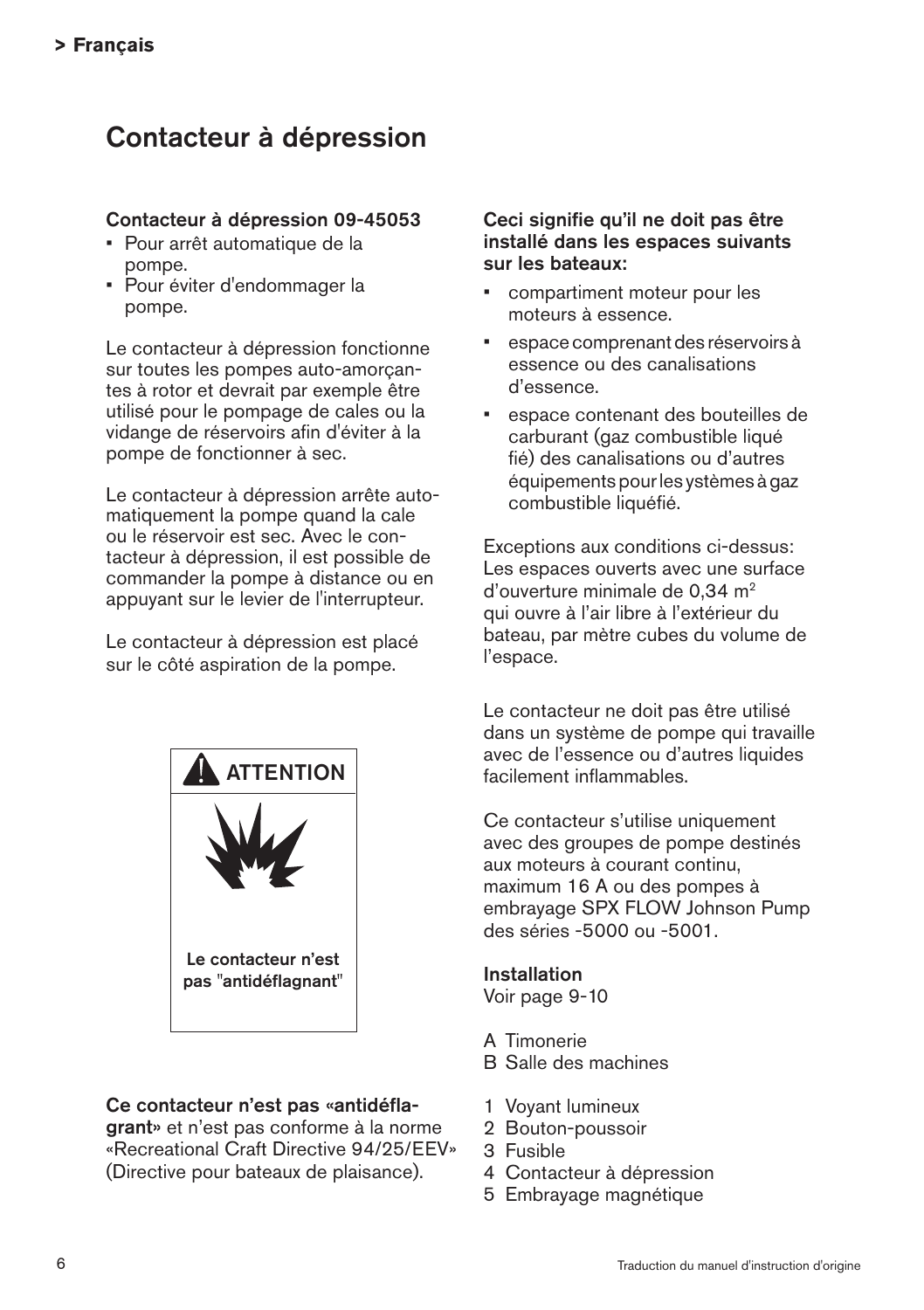## Interruptor automátic

#### Interruptor automático 09-45053

- • Para desconexión automática.
- • Para evitar averias de la bomba.

El interruptor de vacio puede conectarse a todas las bombas autocebantes y debe utilizarse en las bombas de achique o de trasiego para evitar que trabajan en seco.

El interruptor de vacio desconecta automáticamente la bomba, cuando el depósito está vacio. Cuando se instala este interruptor, podrá conectarse la bomba con un pulsador a distancia o presionado la palanca del interruptor de vacio.

El interruptor de vacío se colocará en el lado de aspiración de la bomba.



Este interruptor no está provisto de protección anti-chispa y no cumple con las exigencias presentadas por "Recreational Craft Directive 94/25/ EEC" (Directivas para embarcaciones de recreo).

Esto significa que no deberá instalarse en absoluto en los siguientes lugares de la embarcación:

- • Compartimento del motor a gasolina
- • Espacios que contienen depósitos de gasolina o conductos de gasolina
- • Espacios que contienen botellas de gas embotellado (propano/butano), conductos u otros equipos de gas embotellado.

Excepciones a las exigencias anteriores: Espacios abiertos con un mínimo de  $0.34$  m<sup>2</sup> de superficie que da al aire libre fuera de la embarcación, por metro cúbico del volumen del propio espacio.

El interruptor no deberá emplearse en absoluto en los sistemas de bombeo que transportan gasolina u otros líquidos fácilmente inflamables.

Se empleará solamente en unidades de bombeo provistas de motor de corriente continua, con una intensidad de corriente máxima de 16 A o con las bombas SPX FLOW Johnson Pumps del tipo Clutch de la serie –5000 ó –5001.

#### Instalación

Ver página 9-10

- A Cabina
- B Sala de maquinas
- 1 Piloto
- 2 Pulsadór
- 3 Fusible
- 4 Interruptor de vacio
- 5 Embrague electromagnético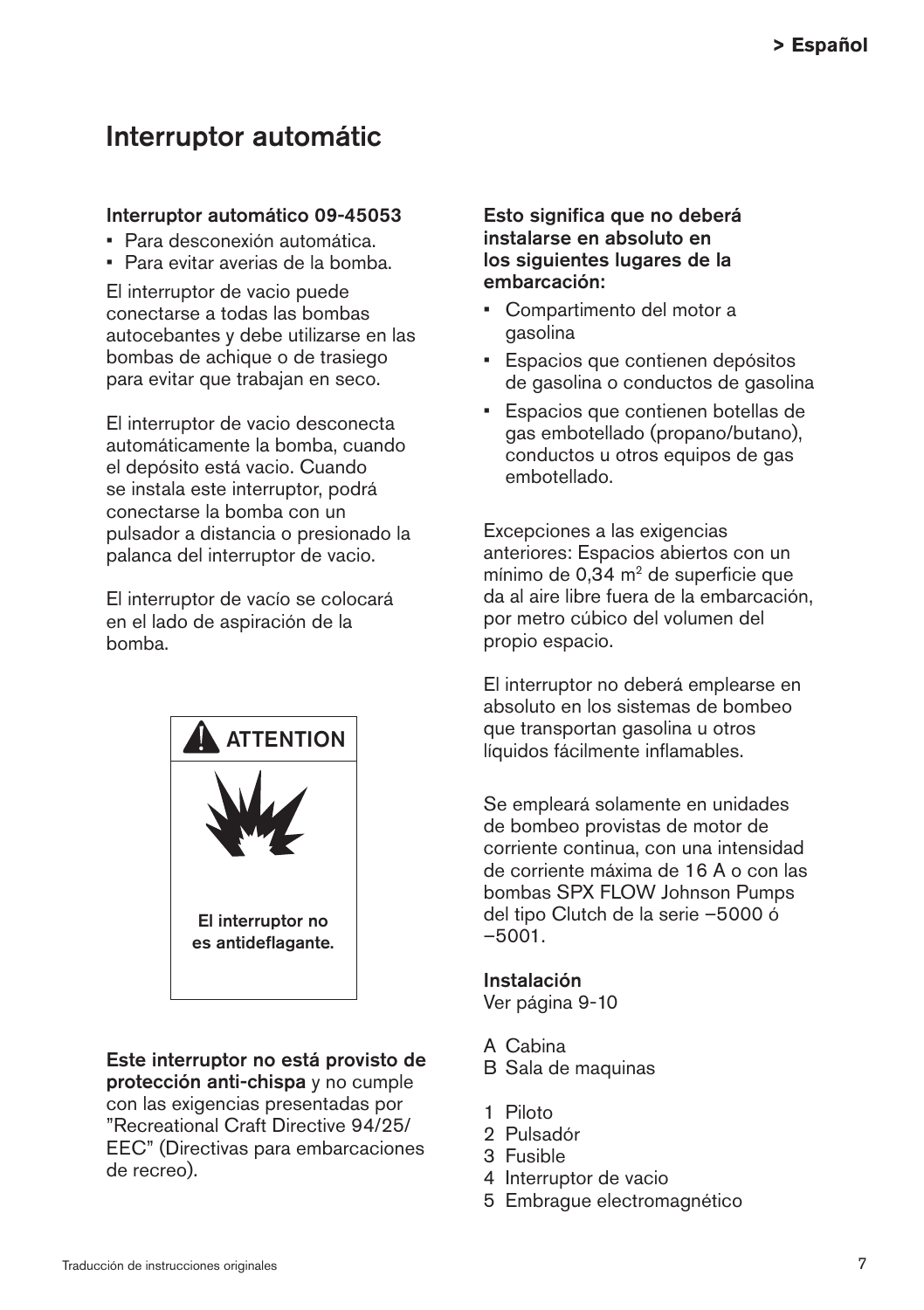# Interruttore di vuoto

#### Interruttore di vuoto 09-45053

- Per il disinserimento automatico della pompa.
- • Per impedire cha la pompa venga danneggiata.

L'interruttore di vuoto funziona con tutte le pompe a girante autodescanti e deve essere utilizzato, ad esempio, per lo svuotamento della sentina o di serbatoi, per evitare cha la pompa funzioni a secco.

L'interruttore di vuoto disinserisce automaticamente la pompa quando la sentina o il serbatoio sono asciutti. Con l'interruttore installato è possibile avviare la pompa a distanza, mediante il pulsante apposito, oppure manualmente, azionando la leva che si trova sull'interruttore.

L'interruttore di vuoto viene montato sul lato aspirazione della pompa.



#### Questo interruttore non è dotato di protezione antiscintilla

E non soddisfa le norme della Direttiva EEC 94/25 relativa alle Imbarcazioni da Diporto.

#### Ciò significa che non può essere installato nei seguenti locali a bordo:

- • pozzetto o sala motore con motori a benzina
- • vani contenenti serbatoi o condotti della benzina
- • vani contenenti serbatoi o bombole di gas liquido, condotti o altre dotazioni a gas liquido

Fanno eccezione a quanto sopra: Ambienti con una apertura di almeno 0,34 m<sup>2</sup> per metro cubo di volume dell'ambiente, verso l'esterno.

L'interruttore non può essere usato con pompe destinate alla movimentazione di benzina o altri liquidi infiammabili.

Da usarsi solo con pompe dotate di motore a corrente continua, max 16 ampere oppure pompe della SPX FLOW Johnson Pumps della serie –5000 oppure –5001.

Installazione Vedi pagina 9-10

- A Timoneria
- B Sala motori
- 1 Spia luminosa
- 2 Pulsante
- 3 Fusibile
- 4 Interruttore di vuoto
- 5 Frizione elettromagnetica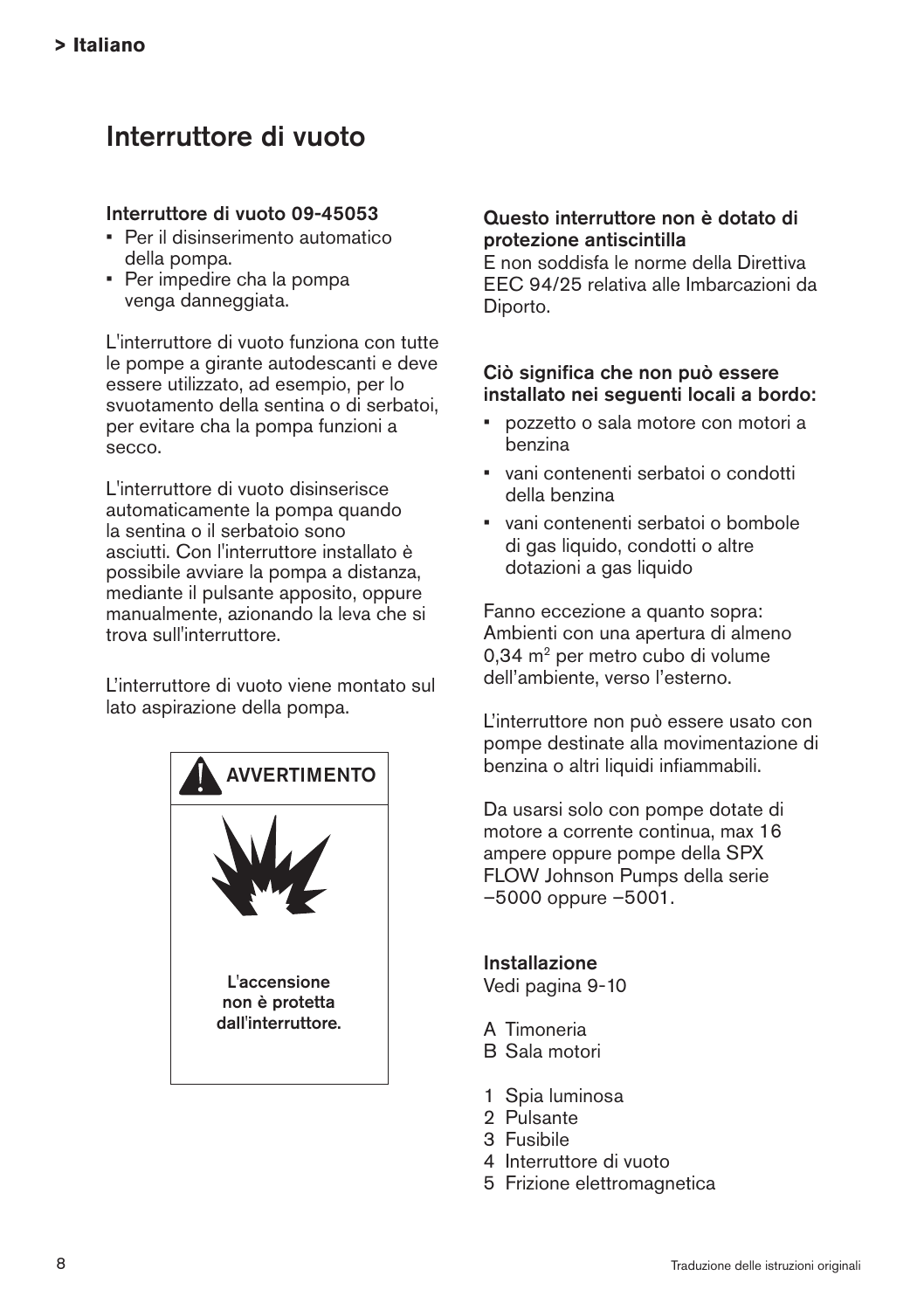# **Installation**





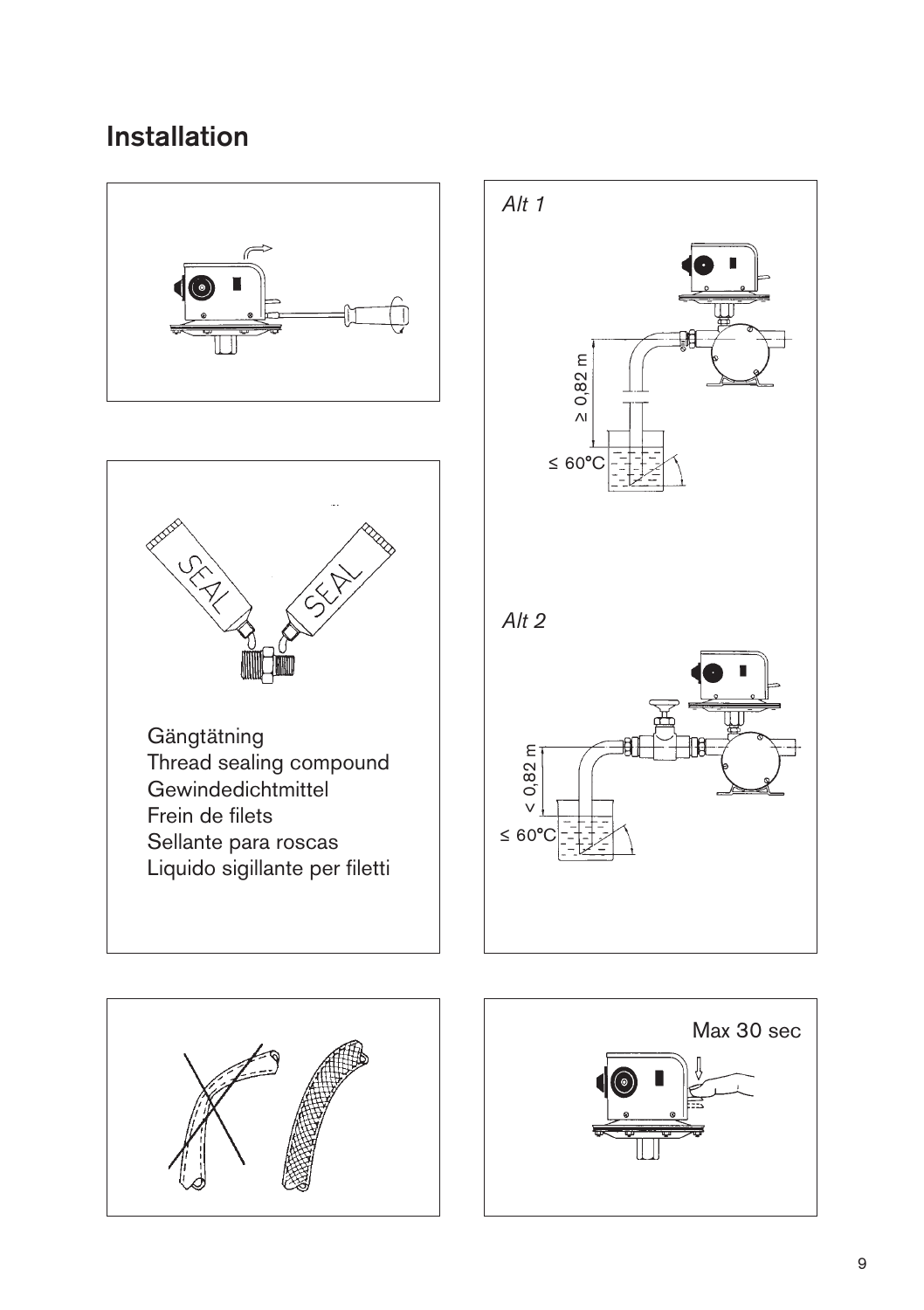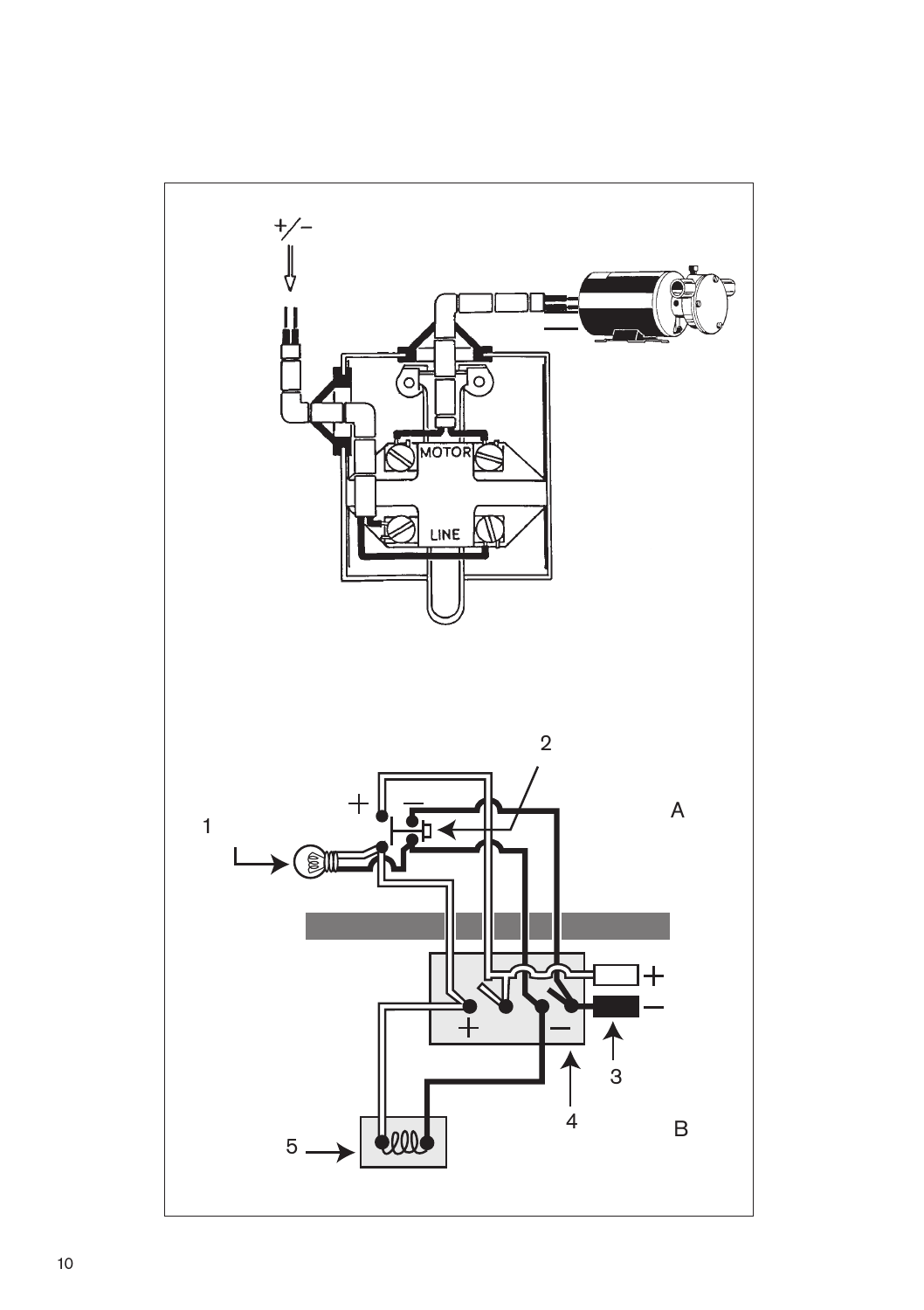### **Avfallshantering/materialåtervinning**

Vid avfallshantering ska produkten lämnas för destruktion/återvinning enligt gällande lagstiftning. Vid tillämpliga fall demonteras och sorteras produkten i ingående materialfraktioner.

### **Waste handling/material recycling**

At the products end of life, please dispose of the product according to applicable law. Where applicable, please disassemble the product and recycle the parts material.

## **Entsorgung/Recycling**

Nach Lebensdauerende entsorgen Sie die Pumpe nach den örtlichen Vorschriften. Nach Möglichkeit demontieren Sie Teile der Pumpe um sie dem Recycling-Process zuzuführen.

### **Gestion des déchets/recyclage des matériaux**

Lorsque le matériel arrivera en fin de vie, veuillez le mettre au rebut en fonction des lois applicables. Lorsque c'est possible, veuillez démonter le matériel et recycler les pièces pouvant l'être.

### **Desguace/Reciclado**

Al final de la vida del equipo disponga de este de acuerdo a la ley. Donde sea de aplicación desmonte el equipo y recicle los diferentes materiales.

### **Gestione dei rifiuti/riciclaggio dei materiali**

Al termine della vita del prodotto si prega di smaltire il prodotto secondo le leggi in vigore per queste operazioni. Quando possibile, si raccomanda di smontare il prodotto e riciclare i materiali dei componenti.